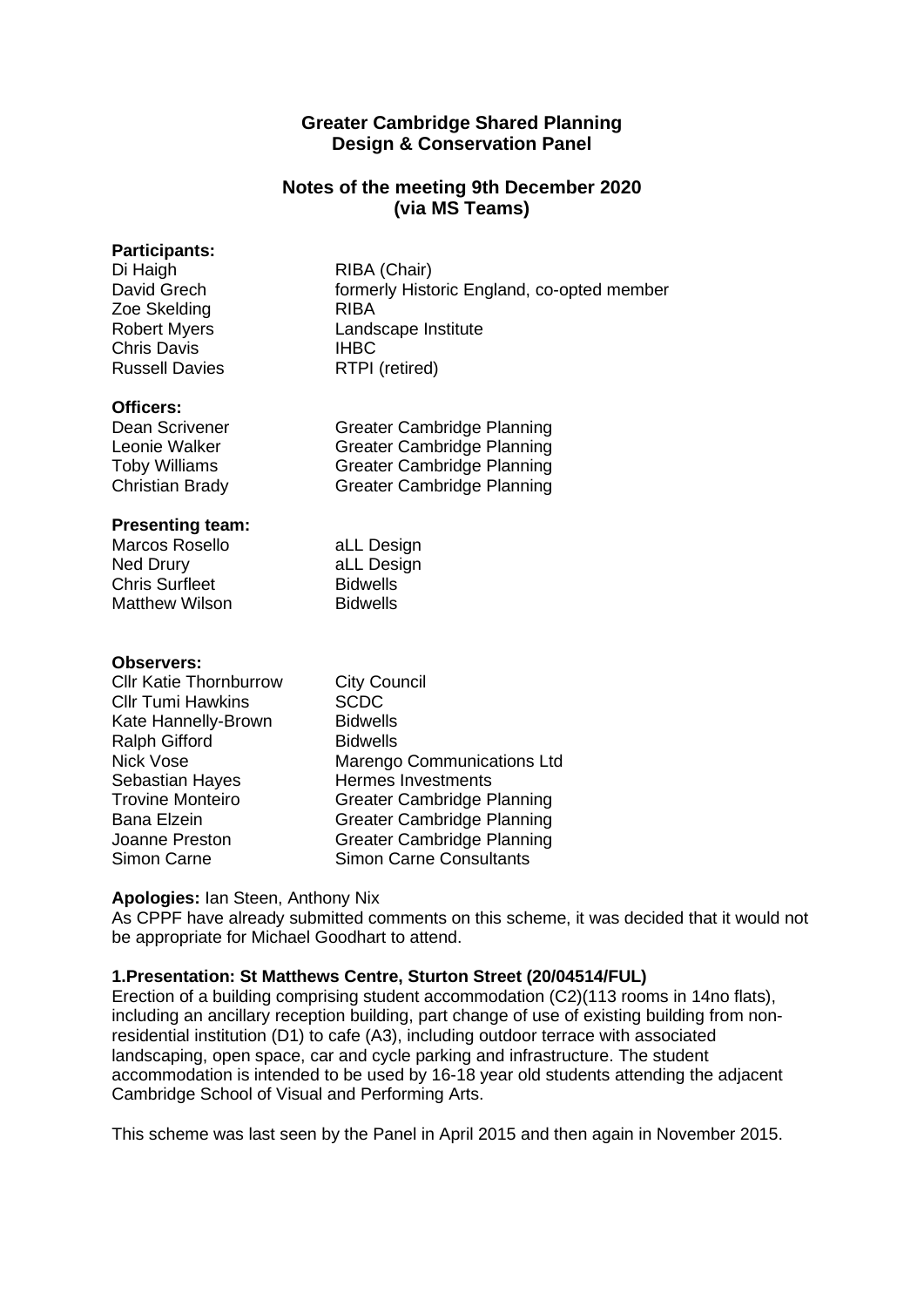The Panel's comments were as follows:

#### **Concept of the raised student accommodation block**

Previous reviews had been supportive of this concept. It seemed to promise several benefits including offering great views out into the surrounding canopy of mature plane trees from the student rooms. A building that is raised up above ground level would create the possibility of longer views into and through the park at street level. Two previous examples of similarly raised buildings designed by the architects, Peckham Library and Sharp Centre, Toronto, were shown as examples.

The Panel questions whether the transparency originally aspired to will now be achieved, as the underside of the building is substantially built over the existing building and has several additional enclosures beneath. These all tend to block the views beneath the building through to St Matthew's Piece. In addition, the new building has an awkward relationship with the earlier building, in that it makes no attempt to respond to the original in the choice of materials or in its configuration.

## **Impact on the character and appearance of the Conservation Area**

There was no real analysis of the relationship with existing buildings on New Street and the adjacent streets in the Conservation Area, which are predominantly two storey houses with pitched roofs. The one building shown as an example on sections is a three storey with roof extension student accommodation block. This is outside the Conservation Area and is not typical as a benchmark scheme for this area.

This version of the scheme proposes a block that is three stories high + 1 attic level, starting at more than 2 stories above ground. The Panel feels that this new, 6+ storey block, would be prominent for much of the year and it would tower over the surrounding area.

#### **Reception building**

The new single story reception block proposed for the New Street frontage seems to be architecturally incongruous. This building in buff brick has no relationship with the architecture of either of the main buildings. Its purpose is mainly as a bin store. It would give no security surveillance along the main access route and does not offer facilities needed for a porter's lodge. It would block the views beneath the new building and impact on the drama of its siting.

## **Security and night time surveillance**

The panel are concerned at the lack of security surveillance along the route that leads to the student rooms. As this is an open public path leading to the café, there would be no control over its use and this could lead to incidents of forced access into the blocks. An outline external lighting strategy would be useful for assessing its night-time use.

## **Landscaping**

Building amongst the trees is felt to be an exciting idea, but the management of the landscaping will make a considerable difference to achieving this. The scheme is dependent on the trees remaining their full shape and size. However, the plane trees have previously been pollarded and this regime will need to be maintained, which thins the tree canopy.

- There is to be little open space available specifically for the students' use. The green roof terrace will be a sedum roof and not accessible to the residents for safety reasons.
- The route leading to the public café and terrace is only available from the north and is not easily reached from the public park on St Matthews Piece or the playground to the south.
- It was questioned whether the meadow planting would work in close proximity to the building. It might thrive better in the garden area to the south of the building.
- A visual assessment with distant views should be undertaken to establish the impact of the new building on the public space and the surrounding streets.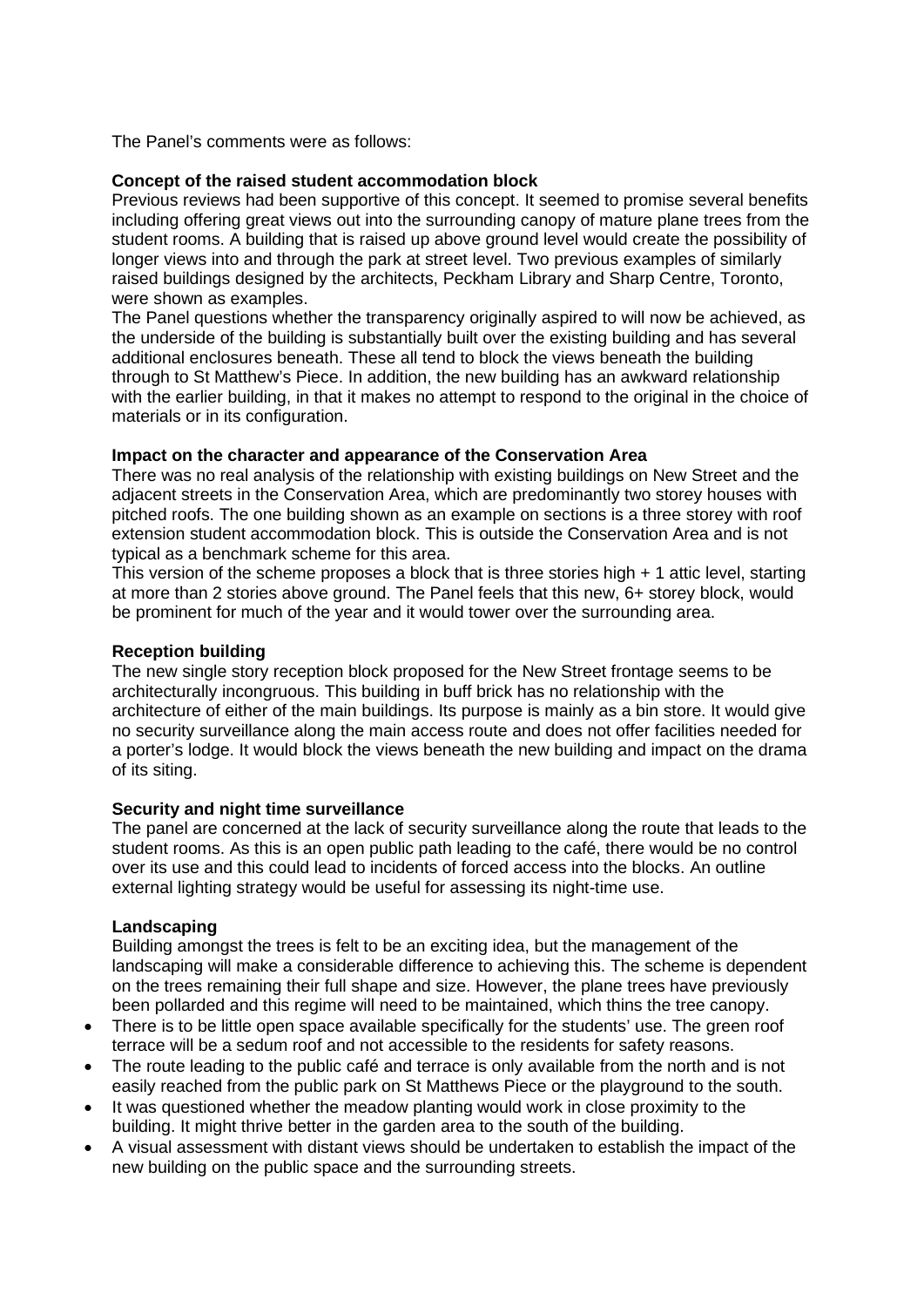## **Practicalities central to the maintenance of the scheme**

As this proposal is for an unusual form of building that does not sit directly on the ground, there are several practical issues that need to be resolved at the design stage. The Panel is concerned that robust solutions did not seem to be yet in place for some key aspects including:

- The servicing strategy collects vertical riser ducts in the stair cores. It was not clear how the many soil pipes from the en suite bathrooms would be connected to this point and still achieve viable falls within the underbelly services zone currently shown.
- The access depth allowed above the plant installed on the roof of the existing studio seemed inadequate for maintenance of these units or to give access to the soffit of the new building.
- Window cleaning would have to be undertaken from within the student rooms as there is no external maintenance access route. The placing of the applied terracotta baguettes would need to allow the windows to be able to open fully to achieve internal cleaning.
- Façade maintenance would similarly require an access strategy to be built in from the start. Bird proofing on the terracotta battens could to alter the aesthetic impact of the cladding.

## **Quality of the proposed common room spaces.**

• The common room spaces are long, narrow rooms lit from one end via an internal light well. This is also their only source of ventilation, so the windows will be opening lights. However, this 3 storey light well is sealed at the base so cannot generate air movement to ventilate the rooms. The Panel feels that this would be likely to provide a poor environment for these shared spaces. There might also be an issue with rubbish being thrown into the courtyard.

## **Amenities and cycle parking at ground level**

- Cycle parking has been located around the site, but with very little under cover. As shown, some of the visitor cycle parking, would be on a steep gradient. It was felt that the cycle parking spaces provided at roof level involves a tortuous access route via the lifts and was not practically viable. It could result in students tending to lock their bikes to the surrounding site railings as an easier option.
- The feasibility of locating an electricity sub-station beneath the building was questioned.
- Night-time views had been requested at a previous review as the design and provision of lighting would be important for both local residents and student population.
- No shading studies have been shown to explore the degree of overshadowing caused by the elevated block at different times of the year.
- A SuDs and rainwater harvesting strategy has not yet been put in place.

## **Conclusion**

**A proposed four storey block of student accommodation, raised two stories above the surrounding site and the existing building, is proposed for this site. At 32m, this is higher than the surrounding development and would have a considerable impact on the Conservation Area. Although the Panel recognises the attractions in raising the rooms into the height of the surrounding tree canopy, it is not convinced that the suggested transparency at street level will still be achieved. The proposal for a brick reception and bin store on New Street seems to be an incongruous addition that would block this view.**

**The unorthodox arrangement of this scheme brings a number of non-standard practical challenges. The Panel is not yet convinced that these issues are sufficiently well resolved to ensure that this would be a robust building, which can be easily maintained in the future. They are concerned that the strength of the original vision would be compromised over time.**

**VERDICT - RED (4), AMBER (2)**